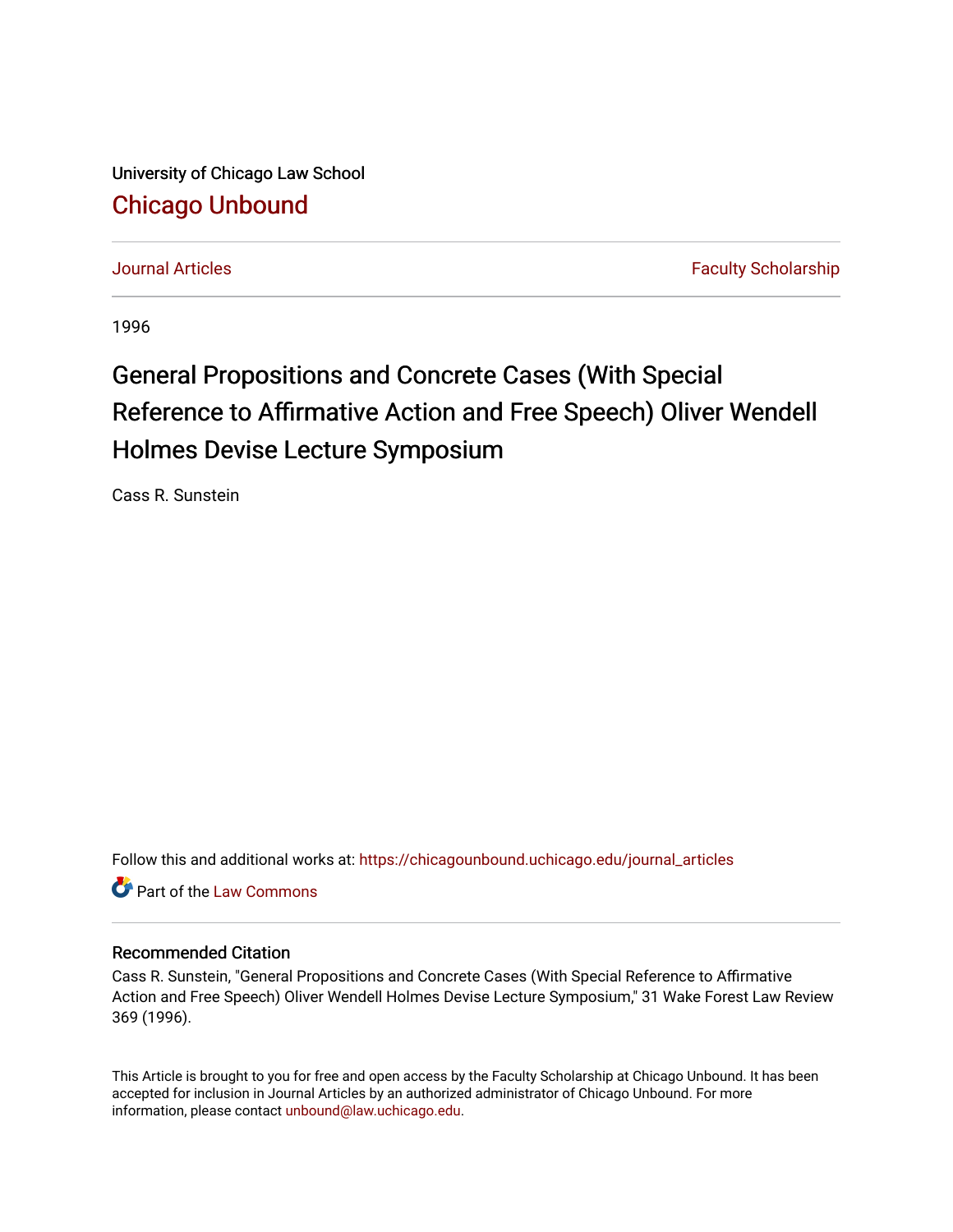# **WAKE FOREST LAW REVIEW**

**VOLUME 31 1996 NUMBER 2**

### **GENERAL** PROPOSITIONS **AND CONCRETE CASES** (WITH SPECIAL REFERENCE TO AFFIRMATIVE ACTION **AND** FREE **SPEECH)**

#### *Cass R. Sunstein\**

*On October 27, 1995, the Wake Forest University School of Law hosted the Oliver Wendell Holmes Devise Lecture Series. Professor Cass R. Sunstein, the Karl N. Llewellyn Professor of Jurisprudence at the University of Chicago School of Law, delivered the following remarks as the lecture's keynote address. In addition, the lecture included four distinguished panelists who spoke in response to Professor Sunstein: A.E. Dick Howard, the White Burkett Miller Professor of Law and Public Affairs at the Virginia School of Law; Professor Sheri Lynn Johnson from Cornell Law School; and Professor Michael Kent Curtis and Professor Ronald F. Wright from the Wake Forest University School of Law. The remarks of these panelists are presented following the text of Professor Sunstein's speech.*

#### **INTRODUCTION**

**In** this lecture I discuss two phenomena of special importance for law. The first involves *agreement on an abstraction,* unaccompanied **by** agreement on what the abstraction specifically entails. The second involves *agreement on a judgment in a concrete case,* unaccompanied by agreement about what sorts of considerations ultimately account for the judgment. These agreements are *incompletely theorized,* though in differ-

<sup>\*</sup> Karl **N.** Llewellyn Distinguished Service Professor of Jurisprudence, University of Chicago. This essay is the written version of the **1995** Oliver Wendell Holmes Lecture, delivered at Wake Forest University on October **27, 1995.** For this lecture I have drawn on Cass R. Sunstein, **LEGAL REASONING AND** POLrICAL **CONFLICT** (forthcoming Mar. **1996);** *Incompletely Theorized Agreements,* 108 **HARv.** L. REv. 1733 (1995); *Problems with Rules,* 83 CAL. L. REv. 953 (1995).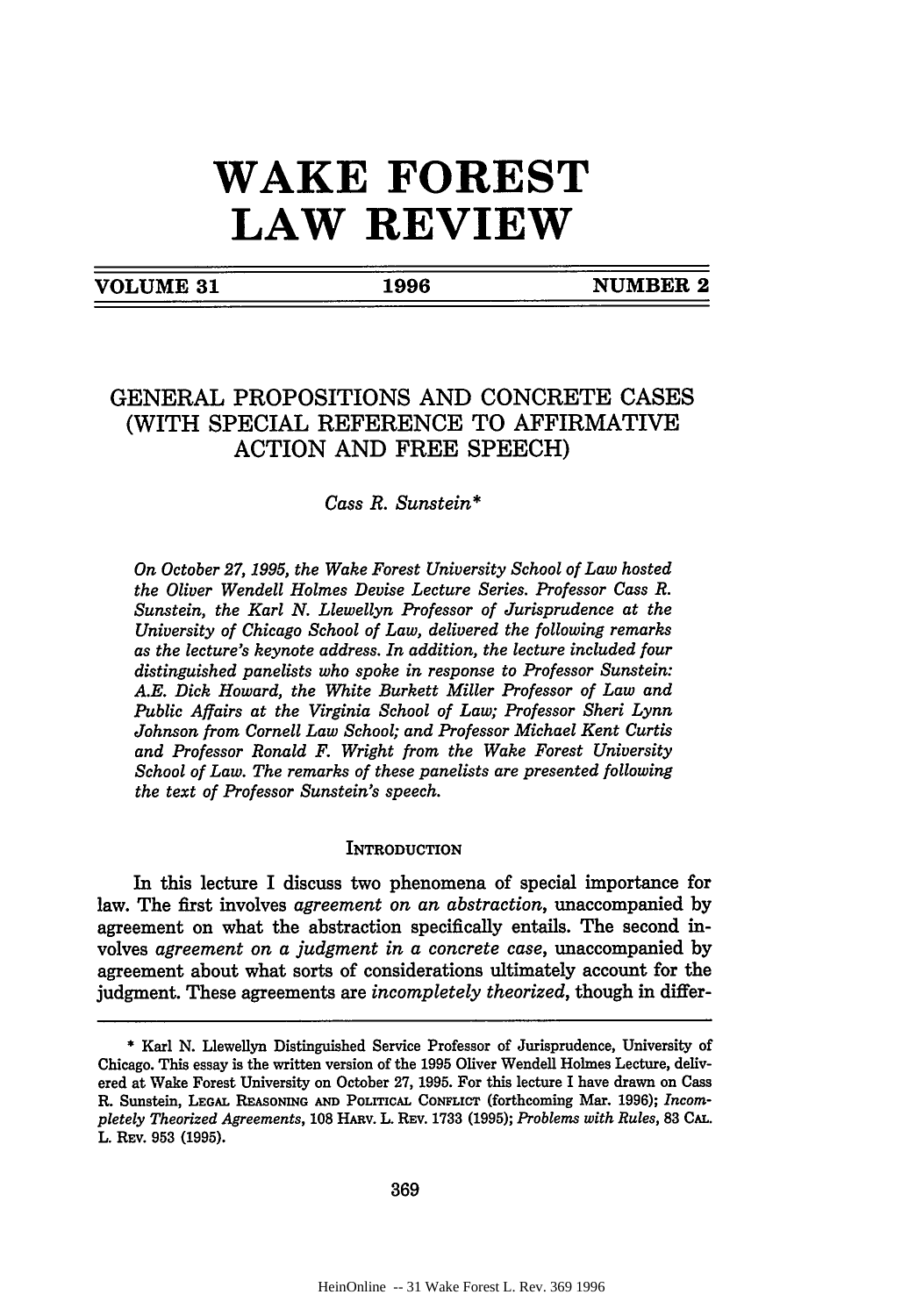ent ways. They are a clue to many features of a well-functioning legal culture, including the system of constitutionalism and the process of decision **by** reference to precedent. They also bear on democratic politics and practical reason in many arenas of social life. I connect these points with current debates over affirmative action and freedom of speech.

#### L **GENERAL** PROPOSITIONS

#### *A. In General*

Incompletely theorized agreements play a pervasive role in law and society. It is quite rare for a person or group completely to theorize any subject, that is, to accept both a general theory and a series of steps connecting that theory to concrete conclusions. Thus we often have, in law, an *incompletely theorized agreement on a general* proposition-incompletely theorized in the sense that people who accept the principle need not agree on what it entails in particular cases.

This is the sense emphasized by Justice Oliver Wendell Holmes in his great aphorism, "General principles do not decide concrete cases."<sup>1</sup> We accept the free speech principle, but disagree about pornography and commercial advertising. We know that murder is wrong, but disagree about whether abortion is wrong. We favor racial equality, but are divided on affirmative action. We believe in liberty, but disagree about increases in the minimum wage. Hence the pervasive legal and political phenomenon of an agreement on a general principle alongside disagreement about particular cases. The agreement is incompletely theorized in the sense that it is *incompletely specified.* Much of the key work must be done by others, often through casuistical judgments at the point of application.

Often constitution-making becomes possible through this form of incompletely theorized agreement. Many constitutions contain incompletely specified standards and avoid sharp-edged rules, at least when it comes to the description of basic rights. Consider the cases of Eastern Europe and South Africa, where constitutional provisions include many abstract provisions on whose concrete specification there has been sharp dispute. Abstract provisions protect "freedom of speech," "religious liberty," and "equality under the law," and citizens agree on those abstractions in the midst of sharp dispute about what these provisions really entail. Thus, in South Africa various parties have agreed on a statement of abstract principles that will receive greater specification in the future. The South African Constitution is an interim one setting the framework for a final document. And in South Africa, as elsewhere, the content of the free speech principle is unclear despite the existence of that principle; so too with the range of policies that go under the rubric "affirmative action." The many abstractions found in Eastern European constitutions coexist with sharp disagreements on particular issues.

<sup>1.</sup> Lochner v. New York, **198** U.S. 45, 76 (1905) (Holmes, J., dissenting).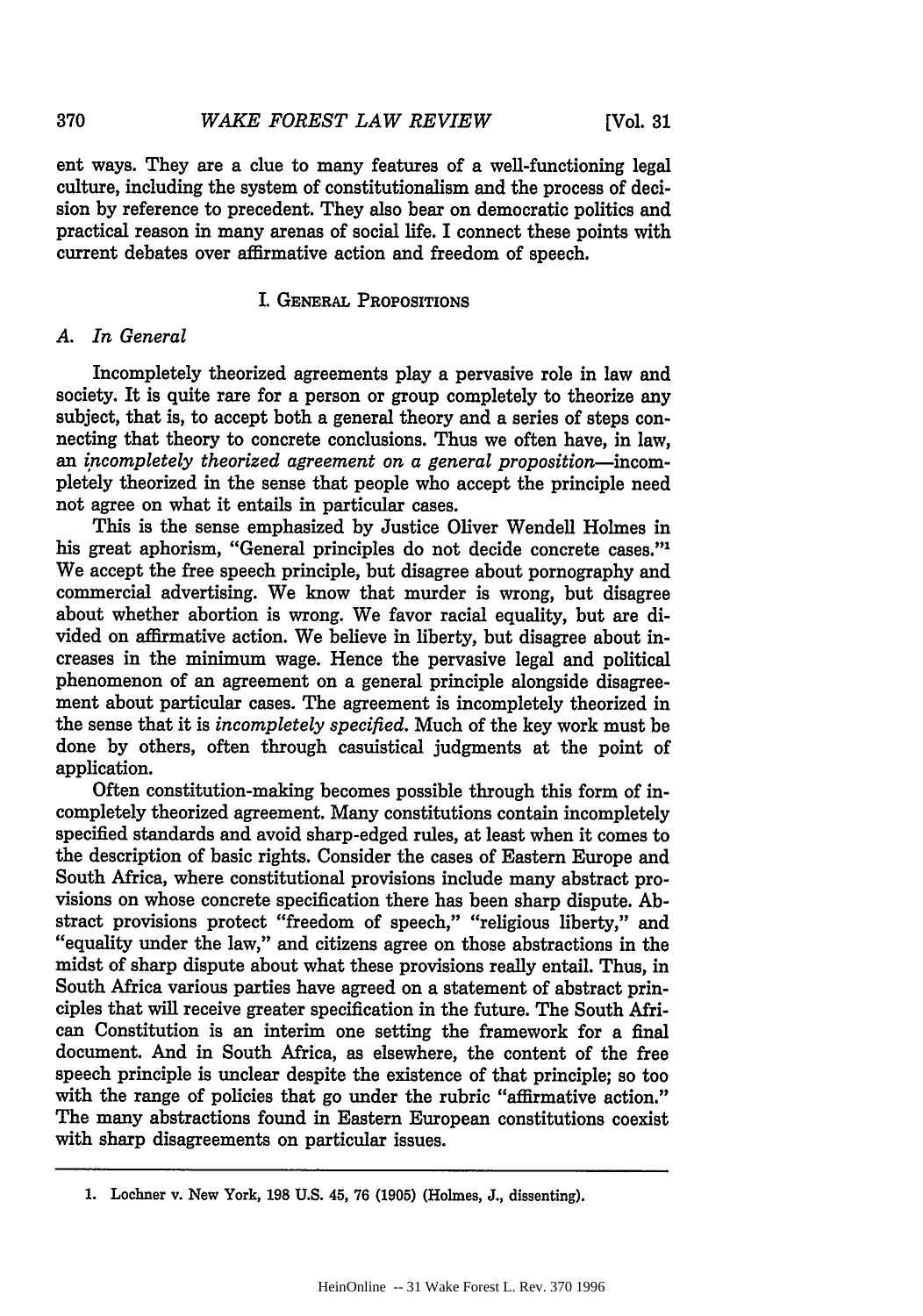Incompletely specified agreements thus have important social uses. Many of their advantages are practical. They allow people to develop frameworks for decision and judgment despite large-scale disagreements. At the same time, they help produce a degree of a social solidarity and shared commitment. People who are able to agree on political abstractions-freedom of speech, equal protection of the laws, freedom from unreasonable searches and seizures-can also agree that they are embarking on shared projects. These forms of agreement can help *constitute* a democratic culture. It is for the same reason that they are so important to constitution-making.

Incompletely specified agreements also have the advantage of allowing people to show one another a high degree of mutual respect. **By** refusing to settle concrete cases that raise fundamental issues of conscience, they permit citizens to announce to one another that society shall not take sides on such issues until it is required to do so. **Of** course, there may be contexts in which more in the way of specification is a good idea. Sometimes it is important to move in the direction of rules. <sup>2</sup>**I** am not denying this, nor am I urging that incomplete specification is always desirable. I am urging only that it has important social uses, especially at the initial stages of lawmaking.

#### *B. Why General Propositions Do Not Decide Concrete Cases*

I have referred to Holmes' suggestion that "General propositions do not decide concrete cases."' I believe that this is the greatest of Holmes' many great aphorisms. But like most aphorisms, it needs a good deal of unpacking. Much of law seems to consist of general propositions. How can law fail to decide concrete cases? What, most simply, does the statement mean?

I think that Holmes' central point is that general propositions are incompletely specified. It is for this reason that they do not resolve particular cases, which turn on the specification. The Equal Protection Clause is an obvious example. To know whether a law denies someone "the equal protection of the laws," a great deal of supplemental detail is necessary. The Equal Protection Clause does not say whether a law discriminating on the basis of disability is violative of the equality norm. It does not say whether sex discrimination is acceptable. It does not tell us whether affirmative action is or is not constitutionally permissible.

This point applies to many general propositions whose meaning depends on abstract terms conspicuously capable of many different meanings. In such cases, concrete cases depend on a substantive argument, not on a language lesson. Those who stress language tend to disguise the substantive argument and to conceal the substantive argument behind a (false) claim about the inevitability of a particular specification.

*<sup>2.</sup> See* **CAss R. SUNSTEiN, LEGAL REASONING AND POLITICAL** CONFLICT (forthcoming Mar. **1996).**

*<sup>3.</sup> Lochner,* **198 U.S.** at **76.**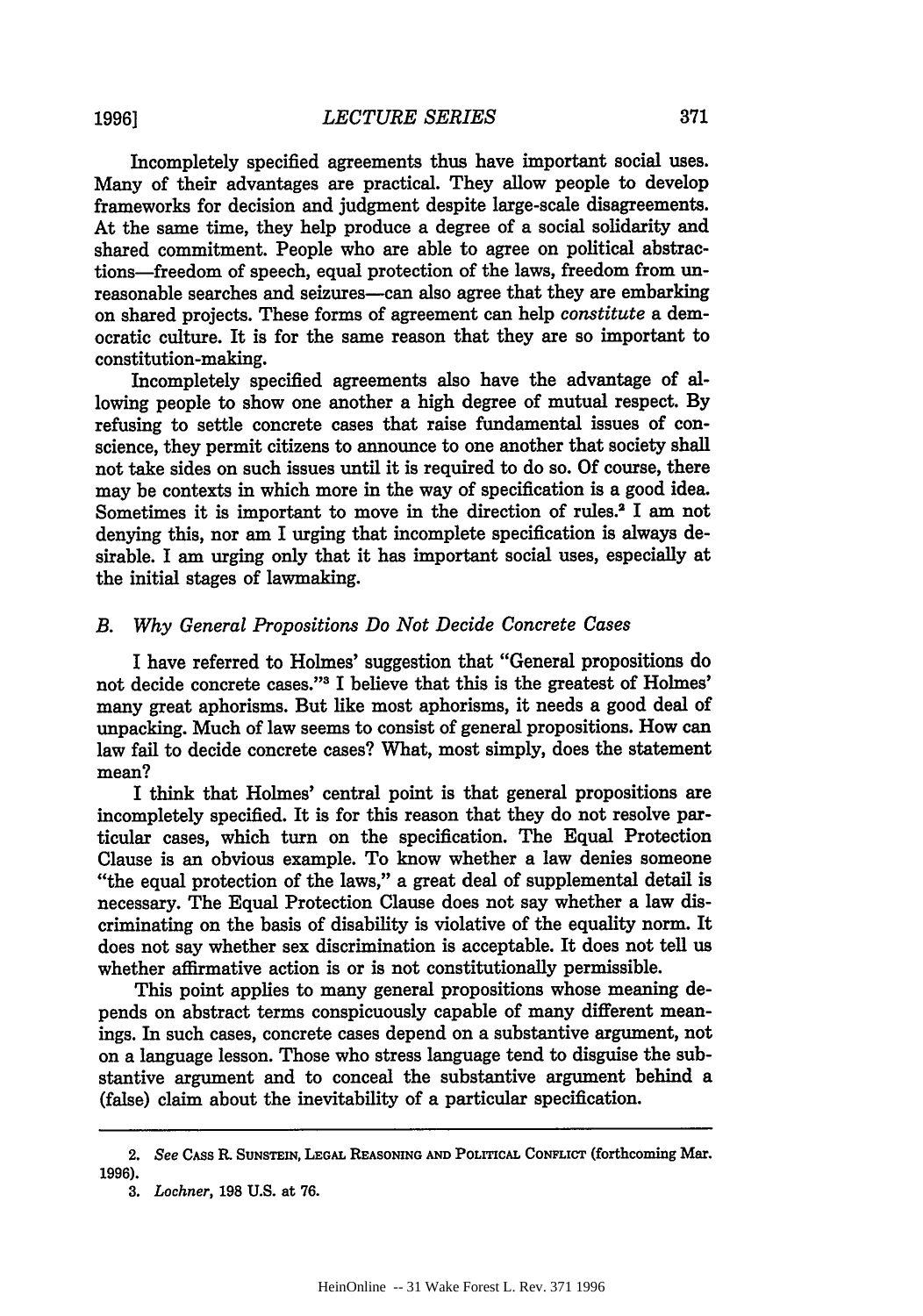But there is another and somewhat subtler meaning to Holmes' claim. A general proposition may fail to decide concrete cases even if it appears not to be incompletely specified and appears not to include vague or ambiguous language. Suppose, for example, that a statute says that no one may drive over sixty-five miles per hour. A provision of this kind appears to decide concrete cases-in fact, all concrete cases that arise under the provision. But this is false. Suppose, for example, that a police officer is attempting to capture a fleeing felon, or that a driver is trying to escape someone who is shooting at him. In either case there may well be a legally sufficient excuse. Any legal system is likely to authorize judges to make exceptions in cases of absurdity or palpable injustice. If this is so, even a rule-like general proposition will fail to decide concrete cases, since the meaning of the proposition in particular circumstances may not have been fully settled in advance.

#### *C. Examples*

At this point, I want to emphasize that a real pathology of any legal system occurs when an incompletely specified abstraction is said to decide concrete cases. Unfortunately, the pathology is common. It even happens within the Supreme Court. Thus, the Court has sometimes written as **if** the text of the Equal Protection Clause compels the conclusion that affirmative action programs must be treated the same as ordinary racial discrimination.<sup>4</sup> The text of the clause of course reads: "Nor shall any State. **.** .deny to any person. **. .** the equal protection of the laws."" The view that these words necessarily forbid affirmative action, or require it to be treated the same as ordinary discrimination, is a species of formalism in its worst sense-one of the few truly venal sins of legal interpretation.

Despite frequent protestations to the contrary, there is certainly no clear textual ban on affirmative action. In fact, the textual arguments are entirely inadequate. To be sure, the Constitution calls for "equal" protection of the laws; but on the validity of affirmative action, this point is neither here nor there.6 The term "equal" cannot possibly mean "the same," if we understand "the same" to forbid legal classifications according to one perceived difference. If "equal" meant "the same," then law, which consists of classifications, would not be possible at all. Nor must all classifications be treated "the same." Thus, it is no offense to the Equal

**6.** See **DAvID** P. **CuRIE, THE** CONSTITUTION **OF THE UNITED** STATES: A PRIMER FOR THE PEOPLE **56-61 (1988)** (discussing the evolution of equal protection jurisprudence in the context of affirmative action).

*<sup>4.</sup>* See Adarand Constructors, Inc. v. Pena, **115 S.** Ct. 2097, 2113 (1995) (holding all racial classifications imposed by government actors to be subject to strict scrutiny); City of Richmond v. J.A. Croson Co., **488** U.S. 469, **511** (1989) (holding that a city plan which required contractors who were awarded city construction projects to subcontract specified amount to minority-owned businesses violated the Equal Protection Clause); Regents of the Univ. of Cal. v. Bakke, 438 U.S. 265, 319-20 (1978) (holding that a medical school's admissions policy requiring a certain percentage of minority students violated the Fourteenth Amendment).

**<sup>5.</sup> US.** CONST. amend. **XIV,** § **1.**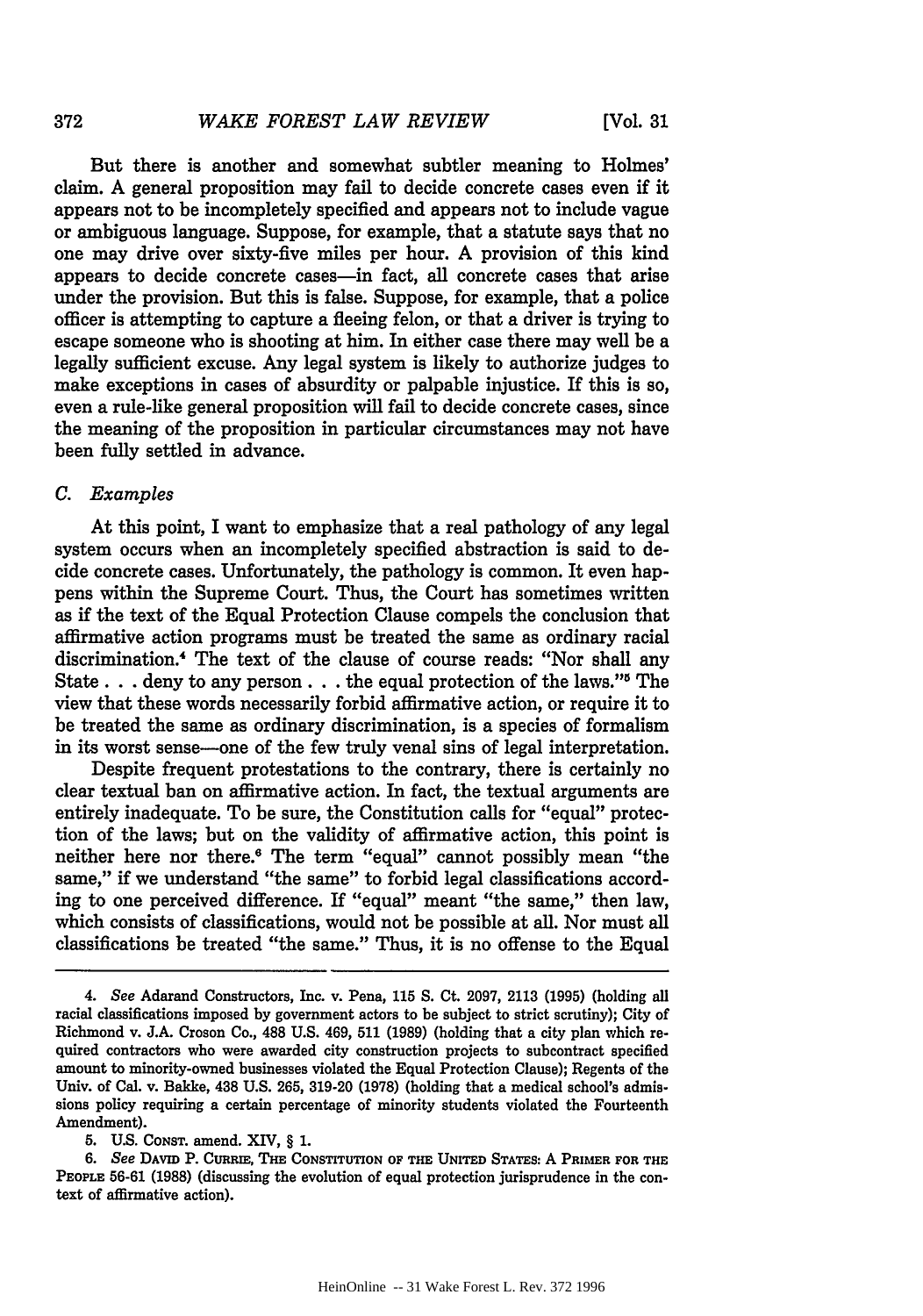Protection Clause if courts scrutinize sex-based classifications more skeptically than they scrutinize age-based classifications, even though this difference does not treat people "the same." The Court's own cases do not violate the Equal Protection Clause insofar as those cases treat different kinds of classification differently.

The real question is what the word "equal" requires in this context. It is possible to think that the word "equal" requires affirmative action; it is possible to think that the word "equal" forbids affirmative action. The word itself is incompletely specified. The only way to make progress is to go outside of the text. It is there that we must look to find possible understandings of the Constitution's equality principle.

Nor is it helpful to say that the Constitution speaks of "any person" rather than of groups. The Supreme Court, together with many others, appears to think that the reference to "any person" means that the clause speaks of individuals rather than of groups, and that this point counts strongly against affirmative action.7 The claim contains some truth, but it is **highly** misleading. To be sure, "any person" may complain that a classification is unacceptable. But under the Equal Protection Clause, *all claims of unconstitutional discrimination are based on group status, and no one denies this.* This is because anyone who complains of unconstitutional discrimination is necessarily complaining about the government's use, for purposes of classification, of some characteristic that is shared by some number of group members. The only serious question is whether the government's use of that shared characteristic is disfavored from the constitutional point of view. In this sense, claims of unconstitutional discrimination are always group-based claims.

For example, Jones has a claim to careful scrutiny of laws disadvantaging her if those laws classify on the basis of gender. But she has no such claim if those laws classify on the basis of age.8 She is entitled to a degree of scrutiny corresponding to the basis of the classification of which she complains. As a person, she is always entitled to complain. But the degree of scrutiny is a function not of the fact that she is a "person," but of the characteristic according to which she has been disadvantaged.

Consider as well many discussions of freedom of speech, where hard cases are sometimes claimed to be settled by the general proposition, stated in the First Amendment, that "Congress shall make no law **. . .** abridging the freedom of speech."<sup>9</sup> It is implausible to say that the First

*<sup>7.</sup> See Adarand,* 115 **S.** Ct. at 2112 (recognizing the "basic principle" that the Fourteenth Amendment "protect[s] persons, not groups"); *Croson,* 488 U.S. at 493 (citing Shelley v. Kraemer, 334 U.S. 1, 22 (1948), for the proposition that the "rights created by the first section of the Fourteenth Amendment are, by its terms, guaranteed to the individual"); *Bakke,* 43 **U.S.** at **289;** *see also* RICHARD A. EPSTEIN, **FORBIDDEN GRoUNDs** 399-405 (similarly discussing United Steelworkers of Am. v. Weber, 443 U.S. 193 (1979)).

*<sup>8.</sup> See* Massachusetts Bd. of Retirement v. Murgia, 427 U.S. 307, 314-16 (1976) (holding that a state police department's mandatory retirement policy did not violate the Fourteenth Amendment).

**<sup>9.</sup> U.S.** CONsT. amend. I; *see also* **NADNE STROSSEN, DEFENDING PORNOGRAPHY 37-38, 50-51 (1995)** (claiming that the text of the First Amendment contains no exception for sex-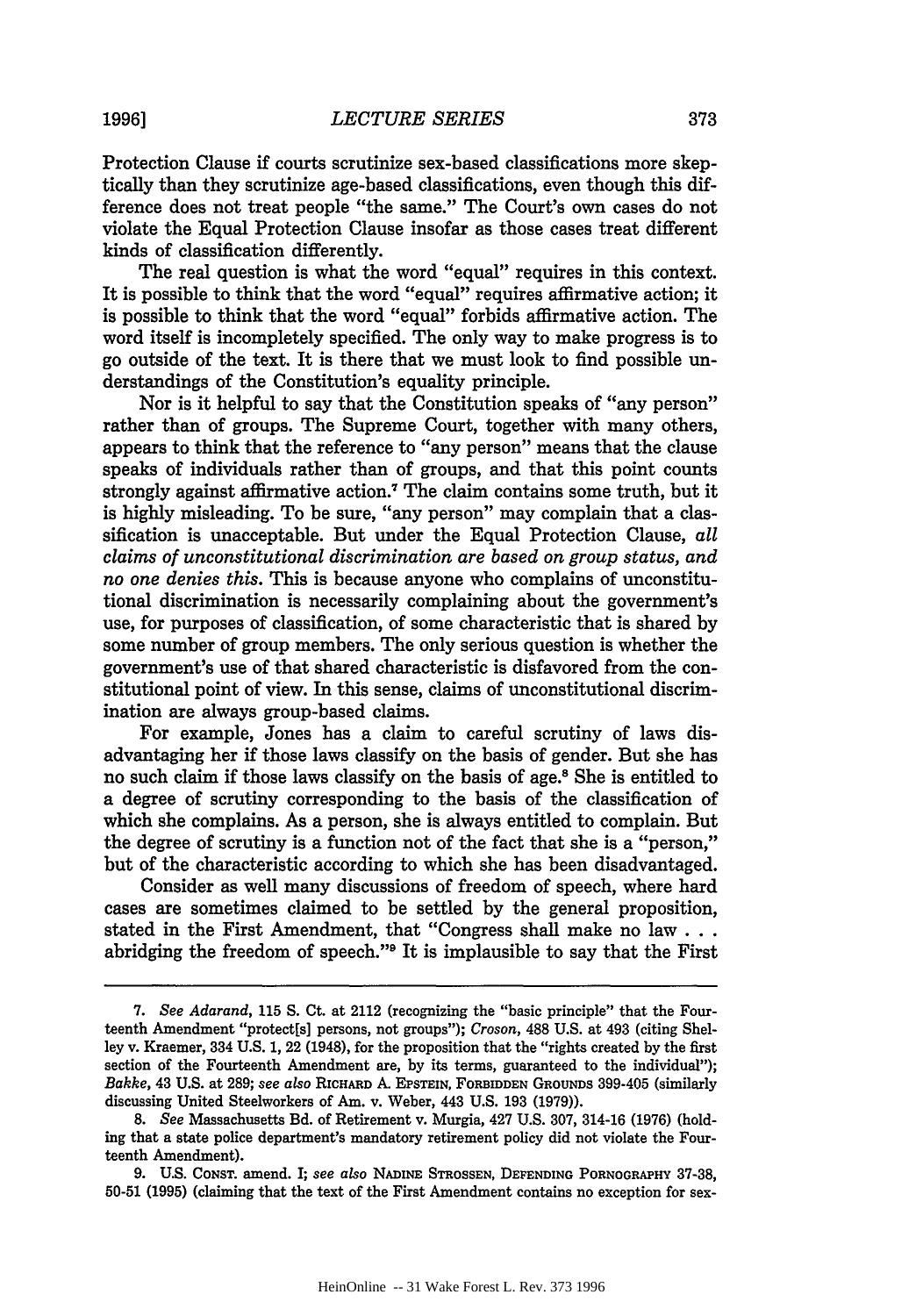Amendment is an "absolute"; the counterexamples-perjury, treason, bribery, fraud-are too insistent. But the use of the general proposition puts people on the defensive in arguing for particular restrictions on the speech. Following Justice Black, many people act as if the general proposition in the text resolves the hard cases.10 This phenomenon may be useful as a social matter, since it helps reduce the regulation of speech. But it is not helpful for clear thinking, and it is also dishonest, for the outcome in the concrete cases will depend on something other than the general proposition.

The Supreme Court has thus lost sight of Holmes' edict in affirmative action cases, and much of the culture seems to have done the same thing in the context of free speech. But some lawyering suffers from the same vice. In fact, much ineffective advocacy is ineffective because it consists of pressing hard on a general proposition, when the question is the meaning of the proposition in concrete settings-a question that cannot be settled **by** repeating the general proposition. Lawyering would be far better if it relied less on general propositions and more on the concrete, disputed details on the specific case.

#### II. **CONCRETE CASES**

I turn now to how judges settle concrete cases—and, more specifically, to incompletely theorized agreements on particular outcomes, accompanied **by** agreements on the narrow or low-level principles that account for them. These terms contain some ambiguities. We might consider, as conspicuous examples of high-level theories, Kantianism and utilitarianism, and see legal illustrations in the many distinguished (academic) efforts to understand such areas as tort law, contract law, free speech, and the law of equality as undergirded **by highly** abstract theories of the right or the good." **By** contrast, we might think of low-level principles as including most of the ordinary material of legal "doctrine"—the general class of principles and justifications that are not said to derive from any particular large theories of the right or the good, that have ambiguous relations to large theories, and that are compatible with more than one such theory.

**By** the term "particular outcome," I mean the judgment about who wins and who loses a case. **By** the term "low-level principles," I refer to something relative, not absolute; I mean to do the same thing **by** the terms "theories" and "abstractions" (which I use interchangeably). In this

ual expression but that the Court has consistently and often inexplicably created such exceptions in the area of pornography).

**<sup>10.</sup>** *See STROSSEN, supra* note **9,** at 50-54 (criticizing the Supreme Court for failing to apply unambiguous principles in the area of sexual speech).

**<sup>11.</sup>** *See, e.g.,* RONALD DwoRKiN, LAW'S **EMPIRE 297-301 (1986)** (discussing different conceptions of equality and principles that support them); CHARLES FRIED, CONTRACT **AS** PROI-**ISE:** A **THEORY OF** CoNTRACTuAL **OBLIGATION** vii **(1981)** (noting that the one purpose of the book is to show that "a small number of basic moral principles" govern the complex law of contracts).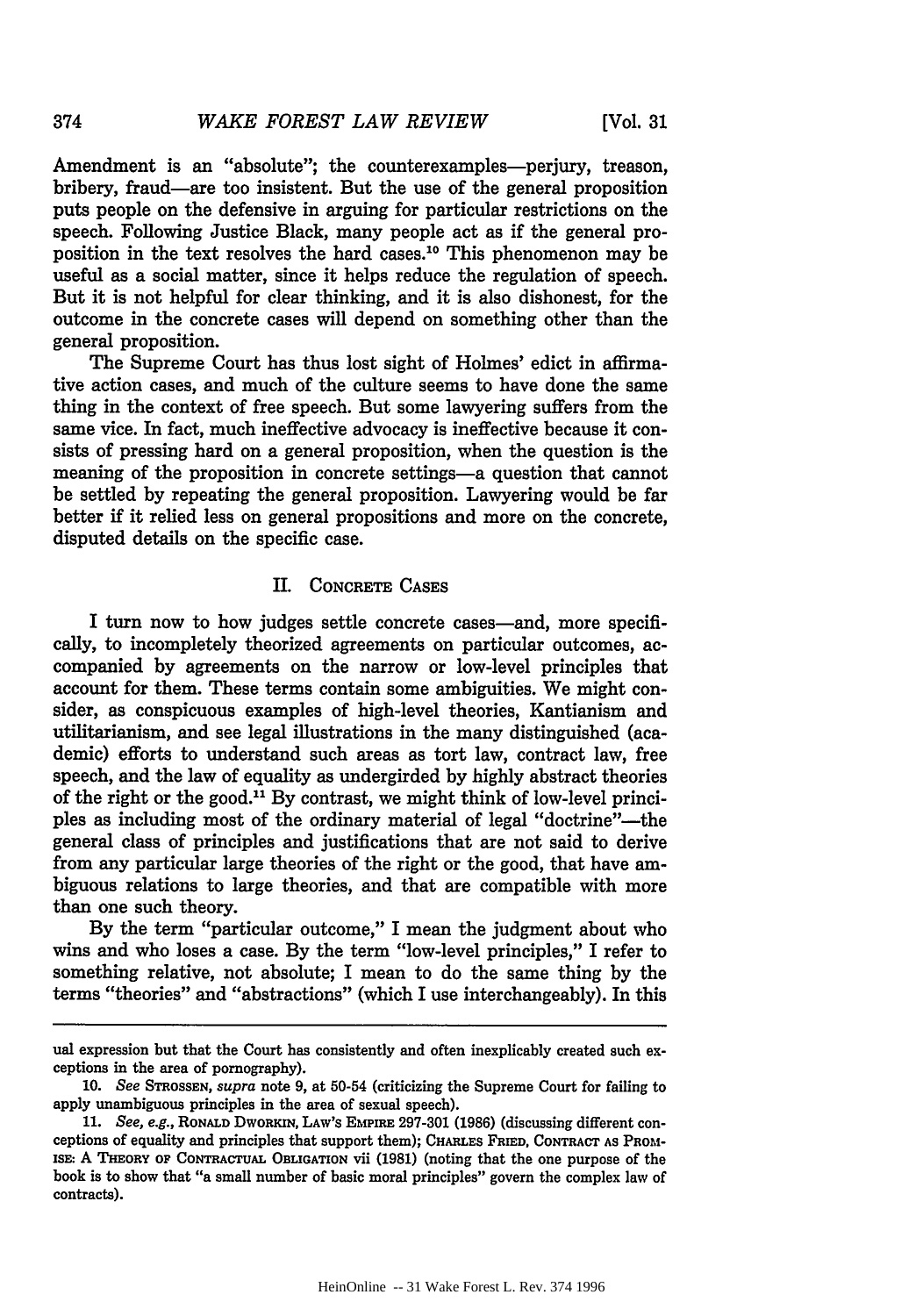setting, the notions "low-level," "high," and "abstract" are best understood in comparative terms, like the terms "big," "old," and "unusual." The "clear and present danger" standard is a relative abstraction when compared with the claim that members of the Nazi Party may march in Skokie, Illinois.<sup>12</sup> But the "clear and present danger" idea is relatively particular when compared with the claim that nations should adopt the constitutional abstraction "freedom of speech." The term "freedom of speech" is a relative abstraction when measured against the claim that campaign finance laws are acceptable, but the same term is less abstract than the grounds that justify free speech, as in, for example, the principle of personal autonomy.

What I am emphasizing here is that when people diverge on some (relatively) high-level proposition, they might be able to agree when they lower the level of abstraction. Incompletely theorized judgments on particular cases are the ordinary material of law. And in law, the point of agreement is often **highly** particularized-absolutely as well as relatively particularized-in the sense that it involves a specific outcome and a set of reasons that typically do not venture far from the case at hand. Highlevel theories are rarely reflected explicitly in law.

The point is especially important in the areas of equality and free speech. In such cases, the Court makes decisions, but they have been incompletely theorized in the sense that the majority does not make a final judgment about what underlies the equality or free speech principle. Peo**ple** can converge on the result-protecting true and nonmisleading commercial speech, offering something other than rational basis review for affirmative action-from many different foundations. Thus the **Court's** First Amendment jurisprudence reflects no choice among the deepest foundations of the free speech principle.

Perhaps the participants in law endorse no such theory, or perhaps they believe that they have none, or perhaps they cannot, on a multimember court, reach agreement on a theory. Perhaps they find theoretical disputes confusing or annoying. What is critical is that they agree on the best rule or on how a case must come out. Consider both rules and analogical thinking. Many rules—the speed limit law, the rule requiring people to compensate for intentional torts-can be accepted from diverse foundations. In fact, legal rules often are acceptable to people who diverge on the ultimate basis of law.

The same is true for analogies. People might think that *A* is like *B,* and covered **by** the same low-level principle, without agreeing on a deep theory to explain why the low-level principle is sound. They agree on the matter of similarity, without agreeing on a large-scale account of what makes the two things similar. In the law of discrimination, for example, many people think that sex discrimination is "like" race discrimination and should be treated similarly, even if they lack or cannot agree on a

<sup>12.</sup> *See* Colin v. Smith, **578 F.2d 1197, 1204-05, 1207** (7th Cir.), *cert. denied,* 439 **U.S. 916 (1978).**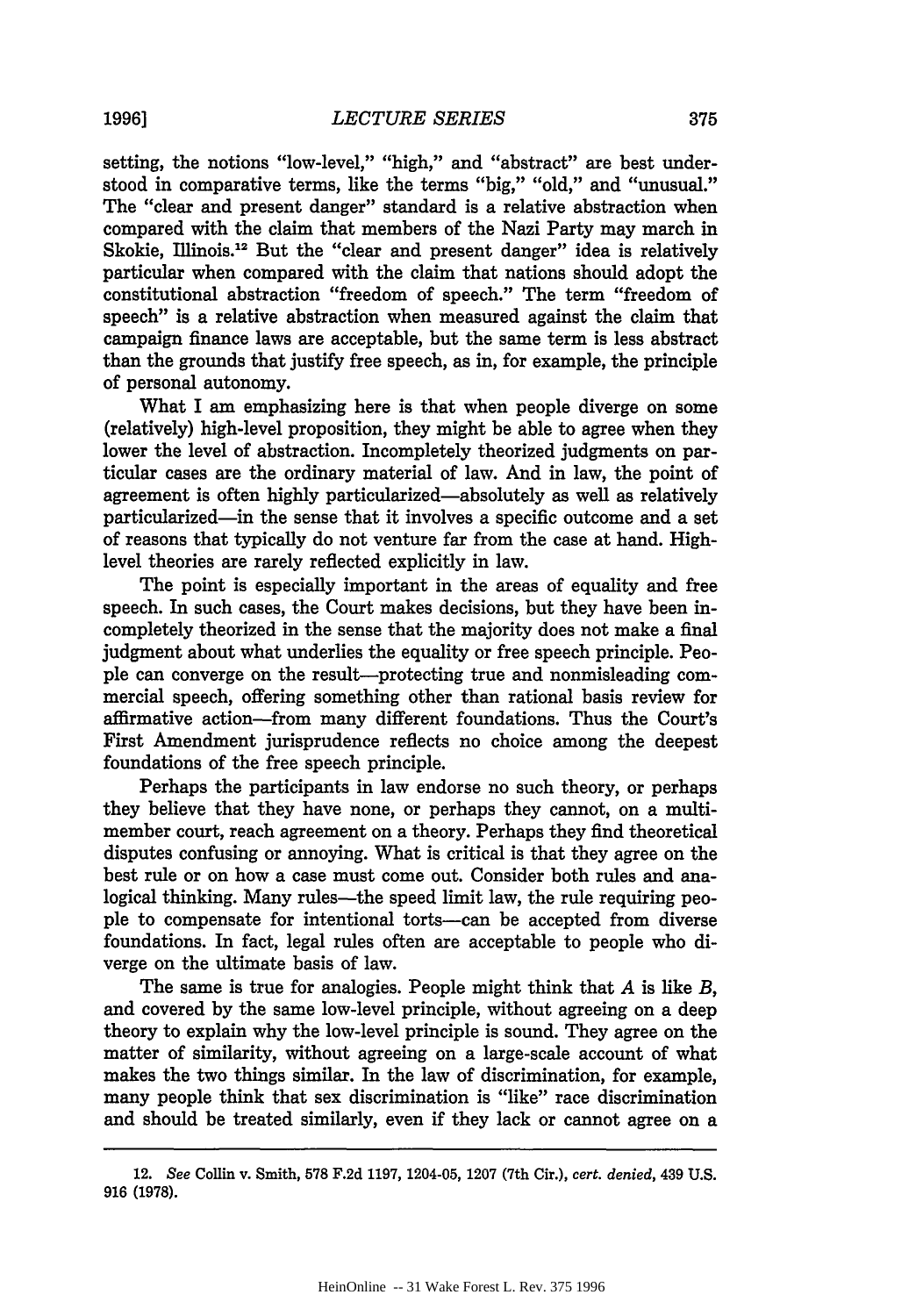general theory of when discrimination is unacceptable. In the law of free speech, many people agree that a ban on speech **by** a Communist is "like" a ban on speech **by** a member of the Ku Klux Klan and should be treated similarly-even if they lack or cannot agree on a general theory about the foundations of the free speech principle.

#### I. INCOMPLETE **THEORIZATION AND THE CONSTRUCTIVE USES OF SILENCE**

What might be said on behalf of incompletely theorized agreements, or incompletely theorized judgments, about particular cases? It is tempting to think of incomplete theorization as quite unfortunate-as embarrassing or reflective of some important problem or defect. Perhaps people have not yet thought deeply enough. When people theorize, **by** raising the level of abstraction, they do so to reveal bias, or confusion, or inconsistency. Surely participants in a legal system should not abandon this effort.

There is a good deal of truth in these usual thoughts. Sometimes more in the way of abstraction does reveal prejudice or confusion. But this is not the whole story. On the contrary, incompletely theorized judgments are an important and valuable part of both private and public life. They help make law possible; they even help make life possible. Most of their virtues involve *the constructive uses of silence,* an exceedingly important social and legal phenomenon. Silence-on something that may prove false, obtuse, or excessively contentious-can help minimize conflict, allow the present to learn from the future, and save a great deal of time and expense. In law, as elsewhere, what is said is no more important than what is left out. Certainly this is true for ordinary courts, which have limited expertise and democratic accountability, and whose limits lead them to be cautious.

My principal concern is the question of how judges on a multimember body should justify their opinions in public; the argument therefore has a great deal to do with the problem of collective choice. But some of the relevant points bear on other issues as well. They have implications for the question of how an individual judge not faced with the problem of producing a majority opinion-a judge on trial court, for example-might write; they bear on the question of how a single judge, whether or not a member of a collective body, might think in private; and they relate to appropriate methods of both thought and justification wholly outside of the adjudication and even outside of law.

#### *A. Multimember Institutions*

Begin with the special problem of public justification on a multimember body. The first and most obvious point is that incompletely theorized agreements are well-suited to a world-and especially a legal world-containing social dissensus on large-scale issues. By definition, such agreements have the large advantage of allowing a convergence on particular outcomes by people unable to reach anything like an accord on general principles. This advantage is associated not only with the simple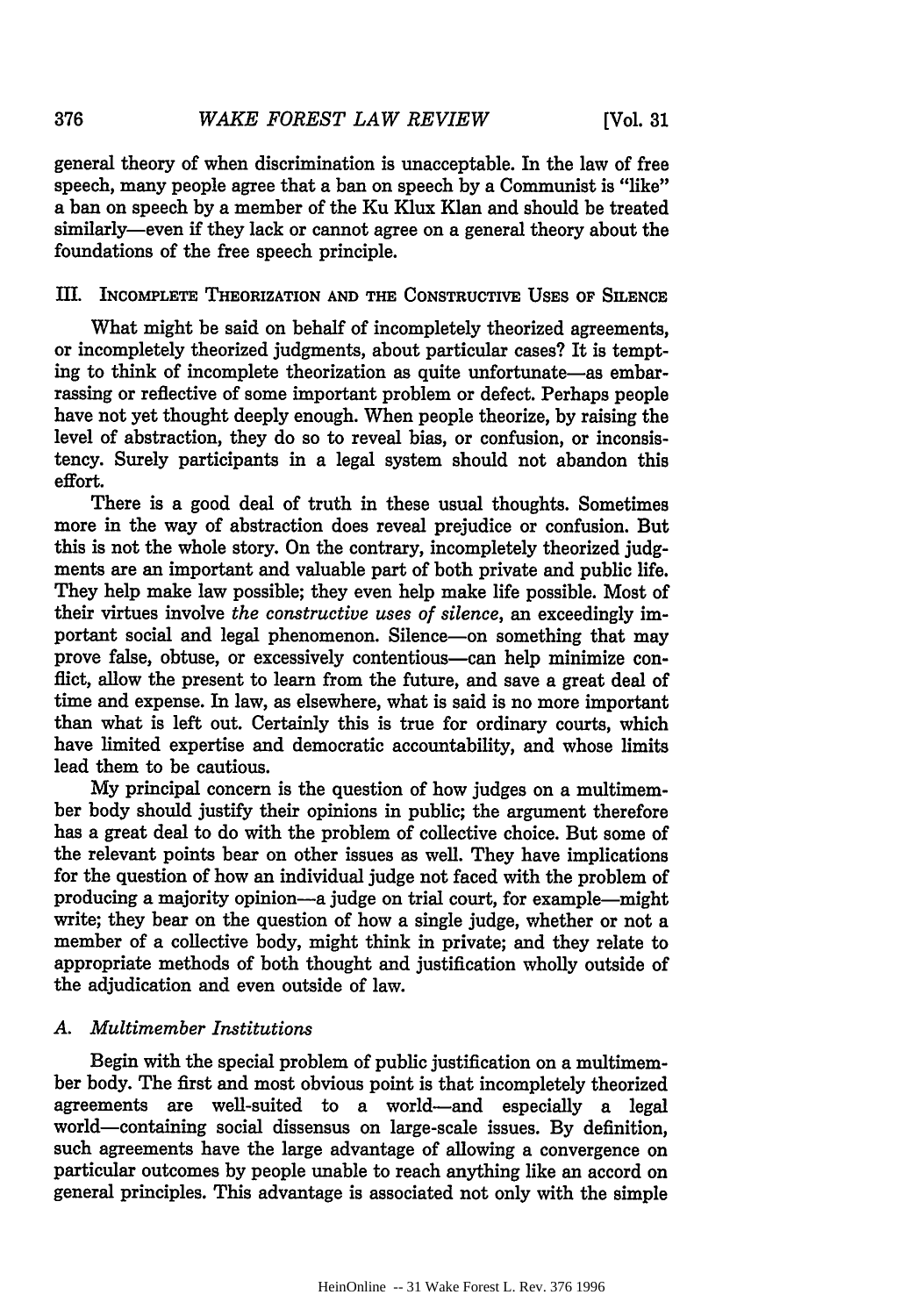need to decide cases, but also with social stability, which could not exist if fundamental disagreements broke out in every case of public or private dispute.13 In the area of equality, it may be much easier to decide whether a particular practice is legitimate than to decide on a broad theory of human equality.

Second, incompletely theorized agreements can promote two goals of a liberal democracy and a liberal legal system: to enable people to live together and to permit them to show each other a measure of reciprocity and mutual respect.<sup>14</sup> The use of low-level principles or rules allows judges on multimember bodies and even citizens generally to find commonality and thus a common way of life without producing unnecessary antagonism. Both rules and low-level principles make it unnecessary to reach areas in which disagreement is fundamental.

Perhaps even more important, incompletely theorized agreements allow people to show each other a high degree of mutual respect, or civility, or reciprocity. Frequently, ordinary people disagree in some deep way on an issue—the Middle East, pornography, homosexual marriages—and sometimes they agree not to discuss that issue much, as a way of deferring to each other's strong convictions and showing a measure of reciprocity and respect (even if they do not at all respect the particular conviction that is at stake). If reciprocity and mutual respect are desirable, it follows that judges, perhaps even more than ordinary people, should not challenge a litigant's or one another's deepest and most defining commitments, at least if those commitments are reasonable and if there is no need for them to do so. Thus, for example, it would be better if judges intending to reaffirm *Roe v. Wade"* could do so without challenging the judgment that the fetus is a human being.<sup>16</sup>

To be sure, some fundamental commitments might appropriately be challenged in the legal system or within other multimember bodies. Some such commitments are ruled off-limits by the authoritative legal materials. Many provisions involving basic rights have this function. Of course, it is not always disrespectful to disagree with someone in a fundamental way; on the contrary, such disagreements may sometimes reflect profound respect. When defining commitments are based on demonstrable errors of fact or logic, it is appropriate to contest them. So, too, when those commitments are rooted in a rejection of the basic dignity of all human beings, or when it is necessary to undertake the contest to resolve a genuine problem. But many cases can be resolved in an incompletely theorized

<sup>13.</sup> Of course, concurring opinions are common, sometimes because an incompletely theorized agreement is possible on a result without being possible on a rationale, and sometimes because one judge wants to theorize an issue more (or less) deeply than do others. Sometimes the existence of a concurring opinion can compromise rule of law values by making it hard to form expectations; sometimes concurring opinions raise issues of collegiality, since authors of majority opinions are not thrilled to find separate concurrences.

<sup>14.</sup> *See JOHN RAWLS, POLITICAL LIBERALISM 16-17, 50 (1993).* 

**<sup>15.</sup>** 410 **U.S. 113** (1973).

<sup>16.</sup> This is the goal of the equal protection argument. *See generally* CASS R. **SUNSTEIN,** THE PARTIAL CONSTITUTION 257-90 (1993).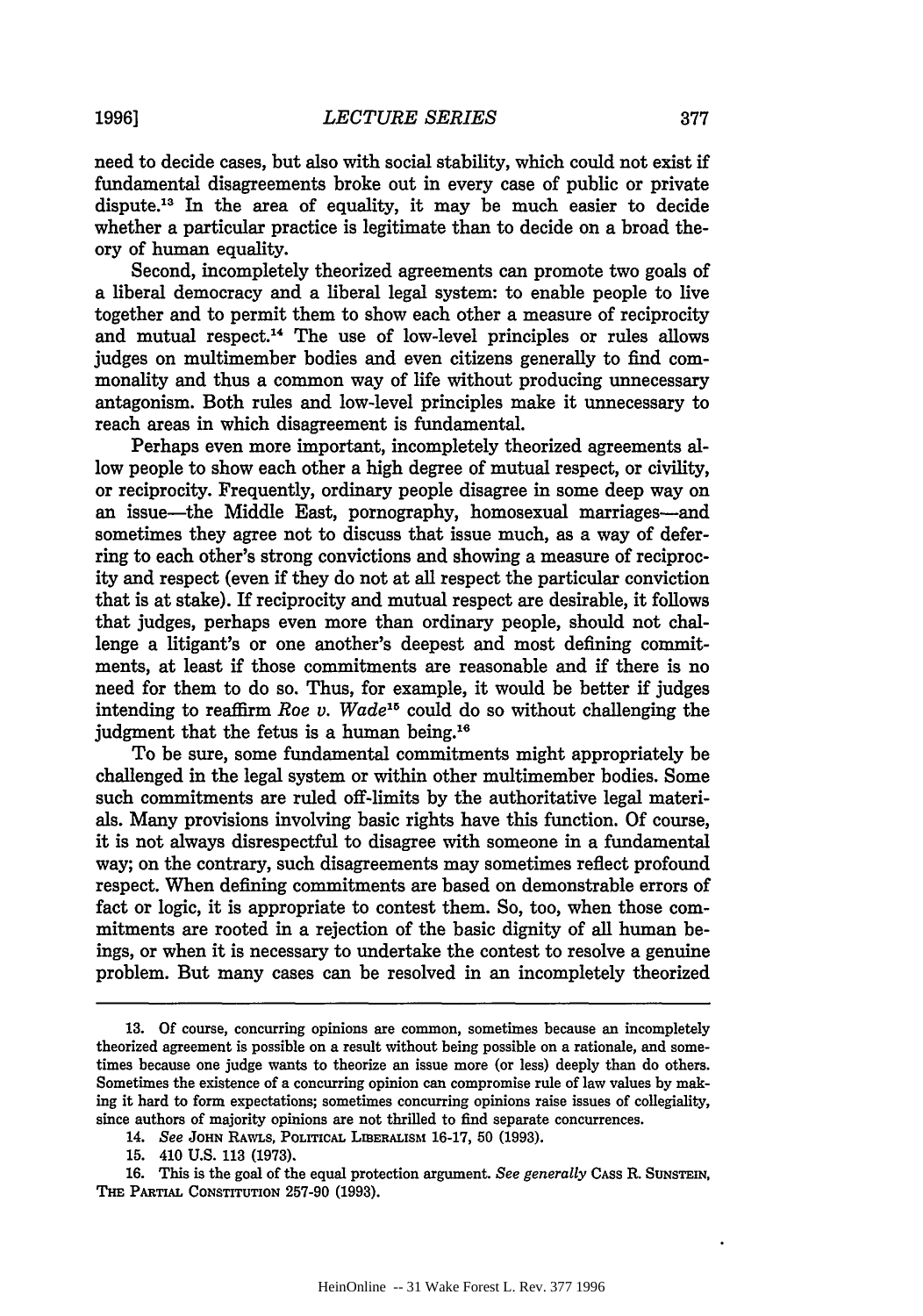way, and that is all I am suggesting here.

#### *B. Multimember Institutions and Individual Judges*

Turn now to reasons that call for incompletely theorized agreements whether or not we are dealing with a multimember body. The first consideration here is that incompletely theorized agreements have the crucial function of reducing the political cost of enduring disagreements. If judges disavow large-scale theories, then losers in particular cases lose much less. They lose a decision, but not the world. They may win on another occasion. Their own theory has not been rejected or ruled inadmissible. When the authoritative rationale for the result is disconnected from abstract theories of the good or the right, the losers can submit to legal obligations, even if reluctantly, without being forced to renounce their largest ideals. I have said that some theories should be rejected or ruled inadmissible. But it is an advantage, from the standpoint of freedom and stability, for a legal system to be able to tell most losers—many of whom are operating from foundations that have something to offer, or that cannot be ruled out *a priori-that* their own deepest convictions may play a role elsewhere in the law.

The second point is that incompletely theorized agreements are valuable when we seek moral evolution over time. Consider the area of constitutional equality, where considerable change has occurred in the past and will inevitably occur in the future. A completely theorized judgment would be unable to accommodate changes in facts or values. If the legal culture really did attain a theoretical end-state, it would become too rigid and calcified; we would know what we thought about everything. This would disserve posterity.

Incompletely theorized agreements are a key to debates over constitutional equality, with issues being raised about whether gender, sexual orientation, age, disability, and others are analogous to race; such agreements have the important advantage of allowing a large degree of openness to new facts and perspectives. At one point, we might think that homosexual relations are akin to incest; at another point, we might find the analogy bizarre. Of course, a completely theorized judgment would have many virtues if it is correct. But at any particular moment in time, this is an unlikely prospect for human beings, not excluding judges.

Consider too the fact that in the area of affirmative action, the Court's decisions have been highly case-specific, and that the Court has not offered a final resolution. Instead, it has largely "remanded" the issue to the public for a debate that is now underway. The fact that the Court has eschewed clear rules, and operated so casuistically, may appear to be lamentable, an offense to the rule of law. But it may well fit appropriately with the role of the Court, which decides cases and does not select broad theories of the right or the good. Moral evolution is far more likely to occur-and basic offense to others is less likely-when the Court acts in this fashion.

A particular concern here is the effect of changing understandings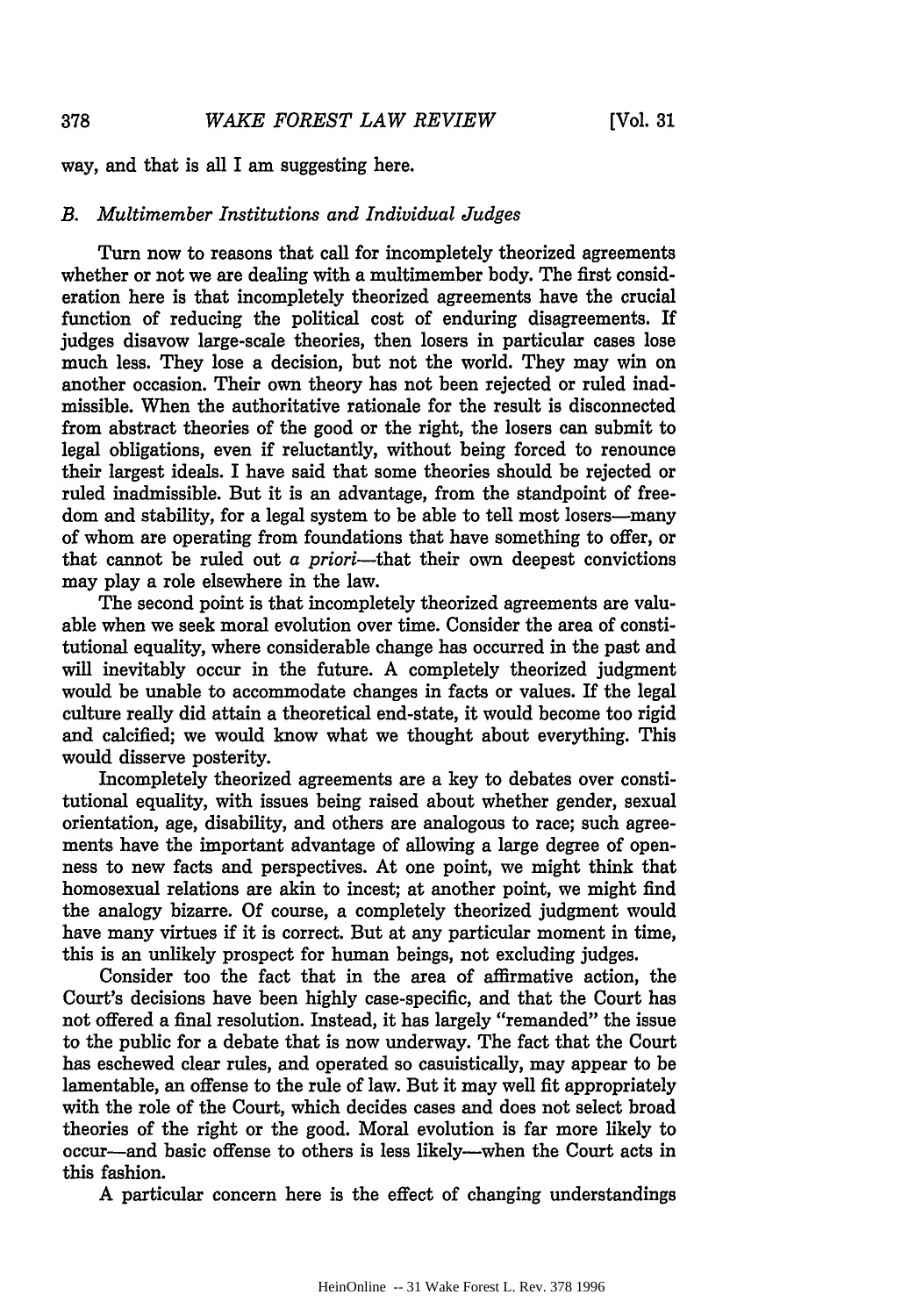both of facts and of values. Consider ordinary life. At a certain time, you may well refuse to make decisions that seem foundational in character-about, for example, whether to get married within the next year, or whether to have two, three, or four children, or whether to live in San Francisco or New York. Part of the reason for this refusal is knowledge that your understandings of both facts and values may well change. Indeed, your identity may itself change in important and relevant ways, and for this reason a set of commitments in advance-something like a **fully** theorized conception of your life course-would make no sense.

Legal systems and nations are not so very different. If the Supreme Court is asked to offer a fully theorized conception of equality-in areas involving, for example, affirmative action, or the rights of disabled people, children, and homosexuals-it may well respond that its **job** is to decide cases rather than to offer fully theorized accounts, partly because society should learn over time, and partly because society's understandings of facts and values, in a sense its very identity, may well shift in unpredictable ways. The point bears on many legal issues. It helps support the case for incompletely theorized agreements.

The third point is practical. Incompletely theorized agreements may be the best approach that is available for people of limited time and capacities. Full theorization may be far too much to ask. **A** single judge faces this problem as much as a member of a multimember panel. Here, too, the rule of precedent is crucial; attention to precedent is liberating, not merely confining, since it frees busy people to deal with a restricted range of problems. Incompletely theorized agreements have the related advantage, for ordinary lawyers and judges, of humility and modesty. To engage in analogical reasoning, for example, one ordinarily need not take a stand on large, contested issues of social life, some of which can be resolved only on what will seem to many a sectarian basis.

Fourth, incompletely theorized agreements are well-adapted to a system that should or must take precedents as fixed points. This is a large advantage over more ambitious methods, since ambitious thinkers, in order to reach horizontal and vertical coherence, will probably be forced to disregard many decided cases. In light of the sheer number of decided cases and adjudicative officials, law cannot speak with one voice; **full** coherence in principle is unlikely in the extreme.

There is a more abstract point here. Human morality recognizes irreducibly diverse goods, which cannot be subsumed under a single "master" value. 17 The same is true for the moral values reflected in the law. Any simple, general, and monistic or single-valued theory of a large area of the law-free speech, contracts, property-is likely to be too crude to fit with our best understandings of the multiple values that are at stake in that area. It would be absurd to try to organize legal **judg**ments through a single conception of value.

**<sup>17.</sup> I borrow here from Joseph Raz.** *See* **JOSEPH RAZ,** *The Relevance of Coherence, in* **ETHICS IN THE PUBLIC DOMAIN: ESSAYS IN THE MORALITY OF LAW AND POLITICS 261, 261 (1994).**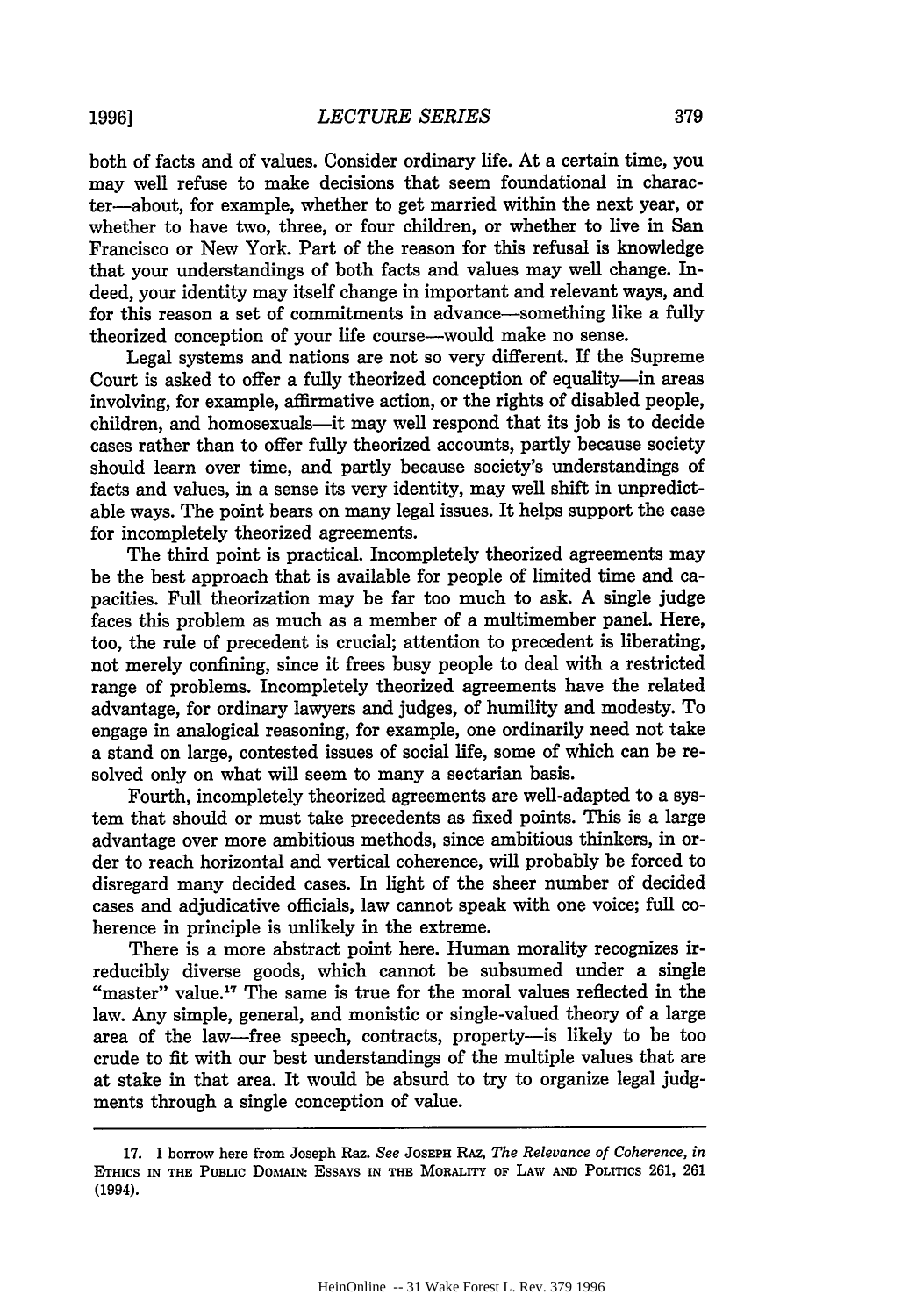380

What can be said about law as a whole can be said about many particular areas of law. Monistic theories of free speech or property rights, for example, will fail to accommodate the range of values that speech and property implicate. Free speech promotes not simply democracy, but personal autonomy, economic progress, self-development, and other goals as well. Property rights are important not only for economic prosperity, but for democracy and autonomy, too. We are unlikely to be able to appreciate the diverse values at stake and to describe them with the specificity they deserve unless we investigate the details of particular disputes.

This is not a decisive objection to general theories; a "top down" approach might reject monism and point to plural values.18 Perhaps participants in democracy or law can describe a range of diverse values, each of them at a high level of abstraction; acknowledge that these values do not fall under a single master value; and use these values for assessing law. But even **if** correct, any such approach would run into difficulty because of an important practical fact: social disagreements about how best to describe the relevant values. Moreover, any such approach is likely to owe its genesis and its proof—its point or points—to a range of particular cases on which it can build. Of course, full theorization of an area of law would be acceptable, or even an occasion for great celebration, if it accounted for the plural values at issue. But this would be a most complex task, one that requires identification of a wide range of actual and likely cases. At least we can say that incompletely theorized judgments are wellsuited to a moral universe that is diverse and pluralistic, not only in the sense that people disagree, but also in the sense that each of us is attuned to pluralism when we are thinking well about any area of law.

None of these points suggests that incompletely theorized agreements always deserve celebration. The virtues of such agreements are partial. Some incompletely theorized agreements are unjust. If an agreement is more fully theorized, it will provide greater notice to affected parties. Moreover, fuller theorization-in the form of wider and deeper inquiry into the grounds for judgment—may be valuable or even necessary to prevent inconsistency, bias, or self-interest. If judges have actually agreed on a general theory, and if they are really committed to it, they should say so. Judges and the general community will learn much more if they are able to discuss the true motivating grounds for outcomes. Over time, greater theorization may well make sense. And disagreement plays an important place within courts as well as within democracy. Stability is often good, but an unjust system should probably be made less stable.

All these are valid considerations, and nothing I am saying here denies their importance. I am instead drawing attention to a pervasive phenomenon, highly characteristic of legal reasoning: legal judgments on a particular case unaccompanied by a deep theory of the right or the good, and joined by people who do not know what they think about foundational issues, or who are in disagreement on such issues. In the areas of

**<sup>18.</sup>** *See generally* **AMARTYA K. SEN, COMMODITIES AND CAPABILITIES (1985).**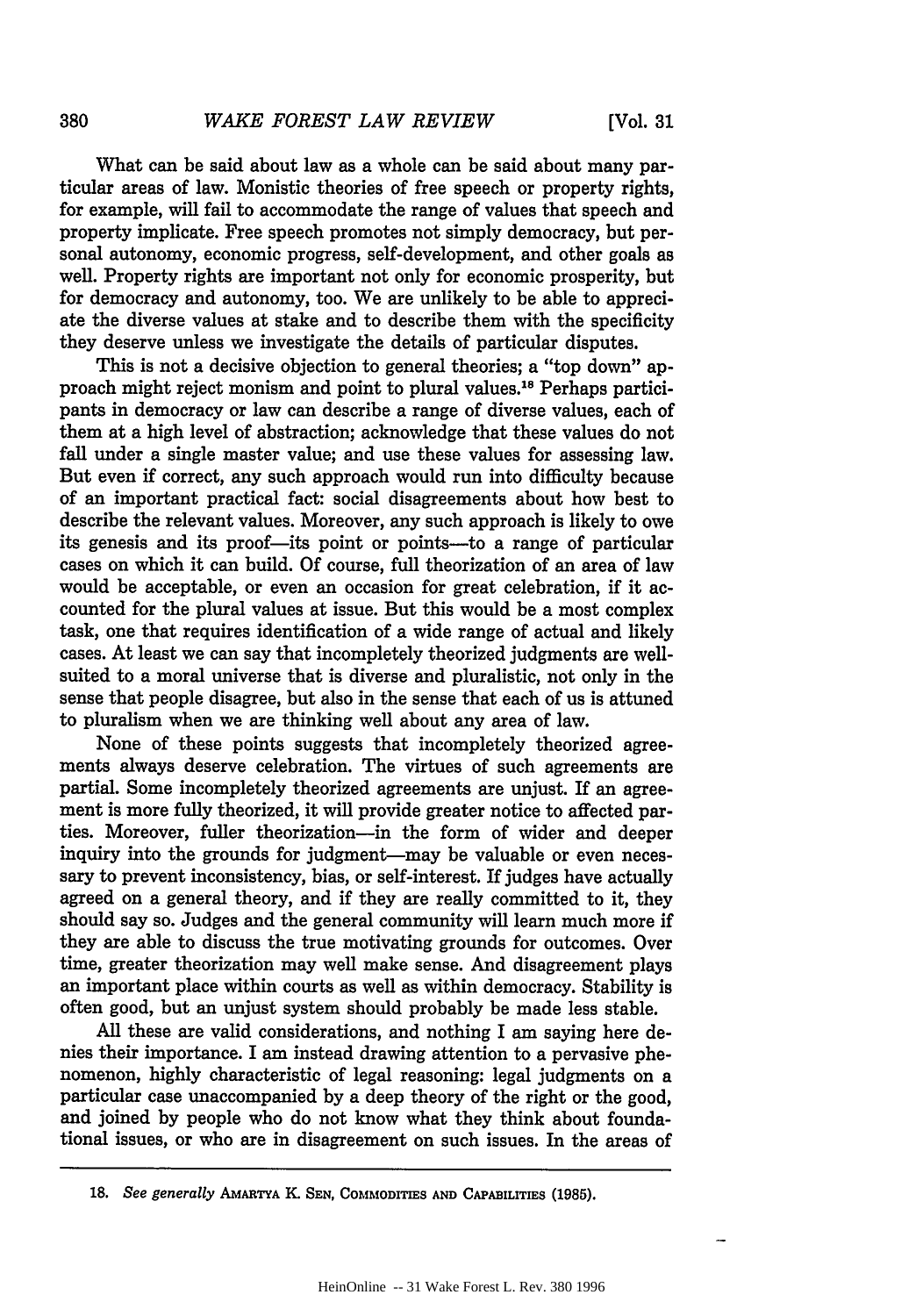equality and free speech, this is a characteristic feature of modern constitutional adjudication, where judges have tended to proceed casuistically, and avoided large-scale theories.

#### **CONCLUSION**

Legal argument is often weakened **by** the pretense that general propositions decide concrete cases. From the fact that the Constitution protects freedom of speech, it is often said that a particular conclusion follows with respect to (say) libel or commercial advertising. From the fact that the Constitution bars states from denying any person the equal protection of the laws, it is said that particular conclusions follow for affirmative action. These are species of bad formalism-a practice with continuing influence on the legal culture, and a practice against which Holmes frequently railed. The Supreme Court's performance in affirmative action cases has suffered **by** virtue of the Court's disregard of Holmes' suggestion, and this is a point that remains true whatever we think, in the end, of affirmative action. And the popular culture's treatment of free speech issues has suffered from a similar pathology, as people derive, from a general proposition, concrete results in hard cases.

I have sought to draw attention to two important legal phenomena-agreement on abstractions amidst uncertainty about particulars and agreements on particulars amidst uncertainty about abstractions. Constitutionalism-and modern lawmaking-are both made possible **by** the former phenomenon. Incompletely specified abstractions may well seem inconsistent with the rule of law, but they have important social uses. Moreover, agreements in particulars amidst uncertainty about abstractions are the hallmark of the common law, not excluding that form of common law that we know as constitutional doctrine. In fact, it would not be too much to say that incompletely theorized agreements on particulars are a defining characteristic of Anglo-American adjudication.

The pervasive place of these kinds of agreements casts doubt on the idea that full theorization is desirable for law, or even that full theorization is possible. I cannot adequately defend this proposition here. Instead, I end with a passage from a somewhat casual but in my view **highly illu**minating letter from Oliver Wendell Holmes, very much in the spirit of my remarks here, and pointing in the directions in which such a defense might go:

I read Aristotle's *Ethics* with some pleasure. The eternal, universal, wise, good man. He is much in advance of ordinary Christian morality with its slapdash universals (Never tell a lie. Sell all thou hast and give to the poor[,] etc.). He has the ideals of altruism, and yet understands that life is painting a picture not doing a sum, that specific cases can't be decided by general rules, and that everything is a question of degree  $\cdots$   $\cdot^{19}$ 

**<sup>19.</sup>** Letter from Oliver Wendell Holmes to Lewis Einstein (July **23, 1906),** *in* **THE** Es-**SENTIAL** HOLiEs **58** (Richard **A.** Posner ed., **1992).**